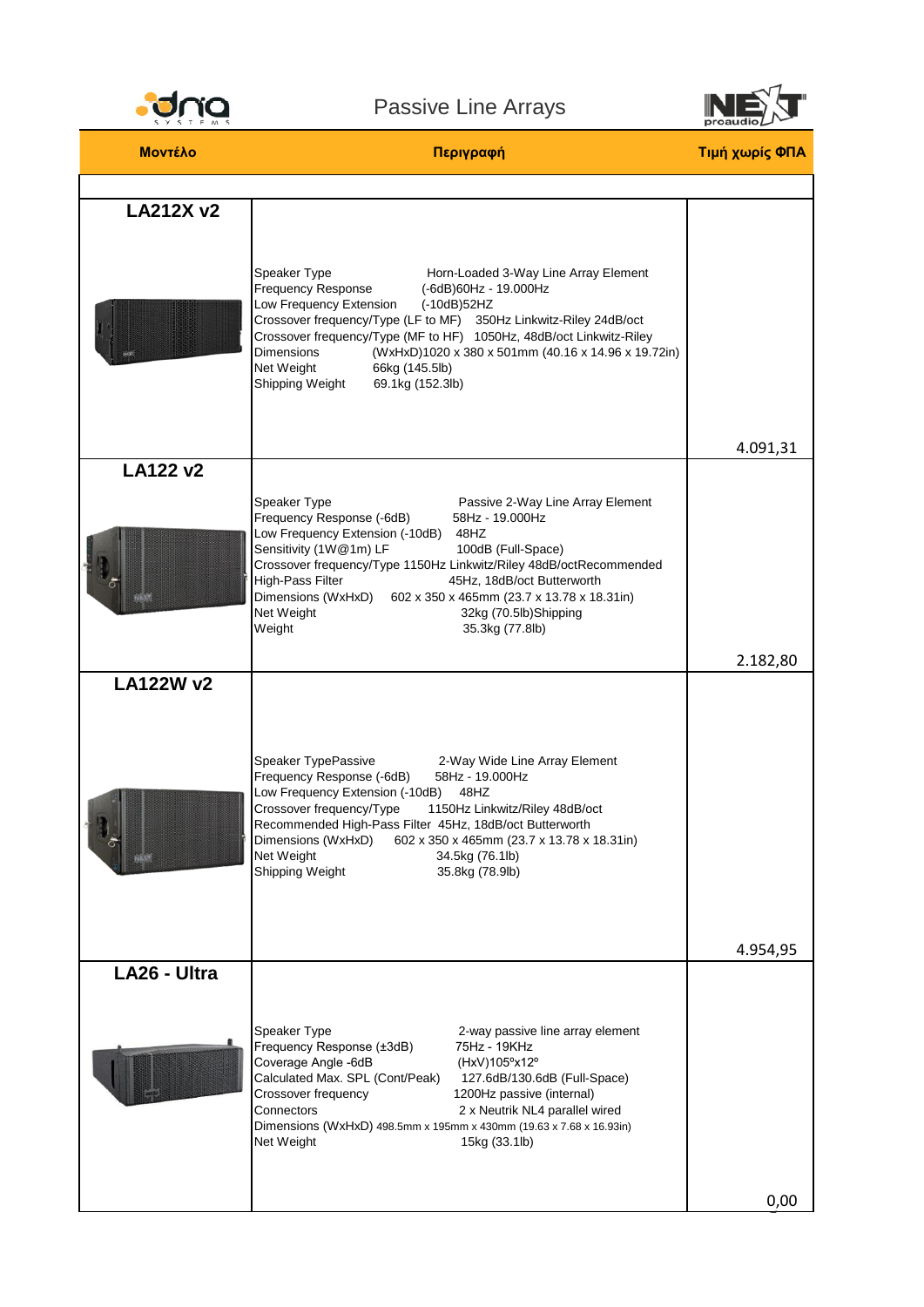

## Active Line Arrays



| Μοντέλο        | Περιγραφή                                                                                                                                                                                                                                                                                                                                                                                                   | Τιμή χωρίς ΦΠΑ |
|----------------|-------------------------------------------------------------------------------------------------------------------------------------------------------------------------------------------------------------------------------------------------------------------------------------------------------------------------------------------------------------------------------------------------------------|----------------|
|                |                                                                                                                                                                                                                                                                                                                                                                                                             |                |
| <b>LA122A</b>  | Speaker Type<br>Active 2-Way Line Array Element<br>Frequency Response (-6dB) 58Hz - 19.000Hz<br>Calculated Max. SPL (Cont/Peak)129dB/135dB (Full-Space)<br>ConnectorsSignal:<br>2 x XLR ; Power: 2 x powerCON<br>DSP Adjustable Parameters6 PEQ, Delay, HPF, LPF, Bass Enhancer, Level,<br>Polarity, Mute<br>Dimensions (WxHxD)<br>602 x 350 x 465mm (23.7 x 13.78 x 18.31in)Net<br>Weight<br>36kg (79.4lb) | 6.336,33       |
| <b>LA122WA</b> |                                                                                                                                                                                                                                                                                                                                                                                                             |                |
|                | Speaker Type<br>Active 2-Way Line Array Element<br>Frequency Response (-6dB)<br>58Hz - 19.000Hz<br>Calculated Max. SPL (Cont/Peak)128.5dB/134.5dB (Full-Space)<br>DSP Adjustable Parameters6 PEQ, Delay, HPF, LPF, Bass Enhancer, Level,<br>Polarity, Mute<br>Dimensions (WxHxD) 602 x 350 x 465mm (23.7 x 13.78 x 18.31in)<br>Net Weight<br>35.6kg (78.5lb)<br>Shipping Weight<br>37.5kg (82.7lb)          | 6.336,33       |
| <b>LAs118A</b> |                                                                                                                                                                                                                                                                                                                                                                                                             |                |
|                | Speaker Type<br>Active Hybrid-Horn Subwoofer<br>Frequency Response (-6dB)<br>38Hz - 160Hz<br>Calculated Max. SPL (Cont/Peak)132.5dB/138.5dB (Half-space)<br>DSP Adjustable Parameters6 PEQ, Delay, HPF, LPF, Bass Enhancer, Level,<br>Polarity, Mute<br>Dimensions (WxHxD)<br>602 x 664 x 750mm (23.7 x 26.14 x 29.53in)<br>Net Weight<br>67.3kg (148.4lb)                                                  |                |
|                |                                                                                                                                                                                                                                                                                                                                                                                                             | 4.856,85       |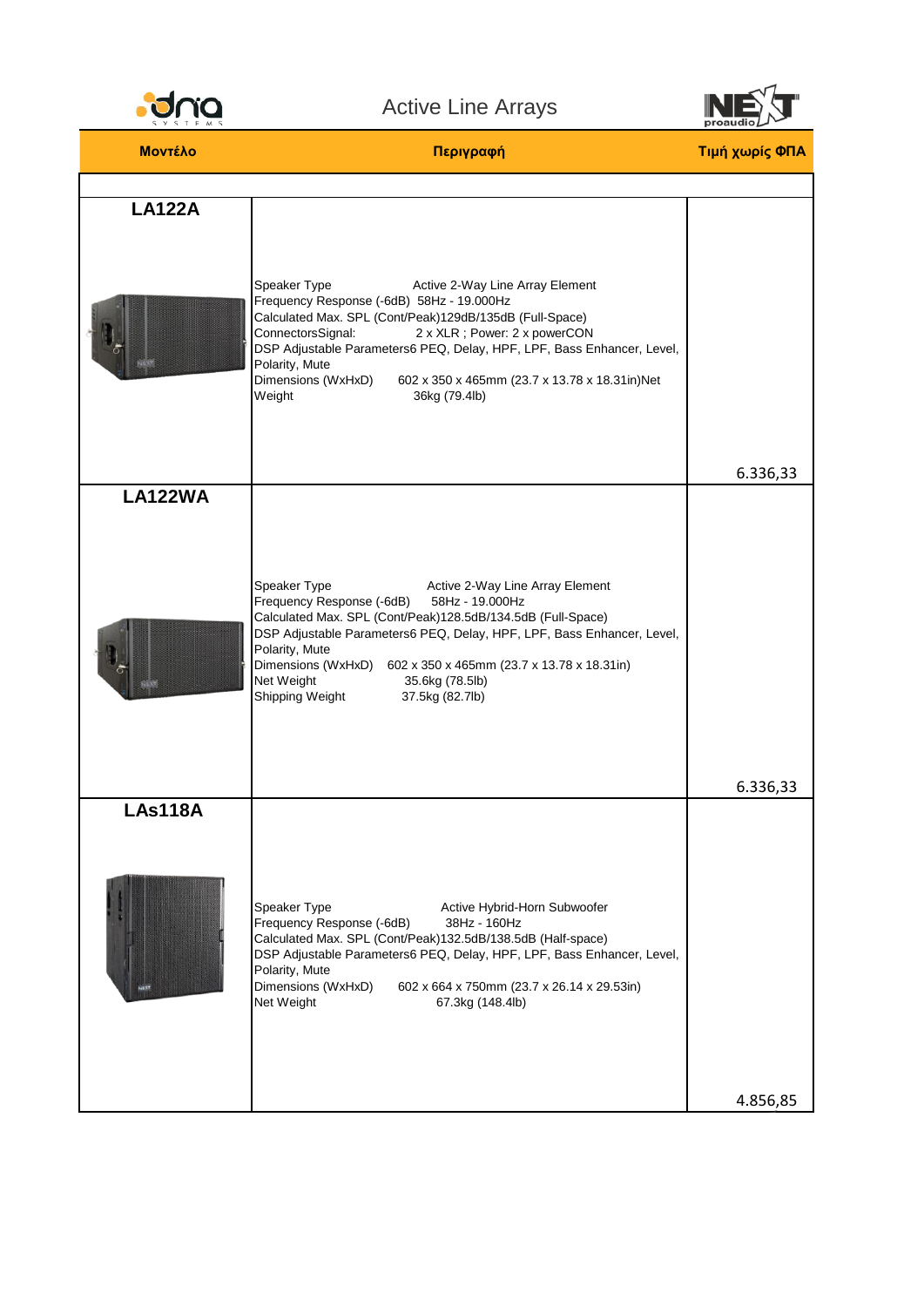|                        | <b>Complete Systems</b>                                                                                                                                                     |                |
|------------------------|-----------------------------------------------------------------------------------------------------------------------------------------------------------------------------|----------------|
| Μοντέλο                | Περιγραφή                                                                                                                                                                   | Τιμή χωρίς ΦΠΑ |
|                        |                                                                                                                                                                             |                |
| <b>PX-System</b>       | $2 - P X H64$<br>$4 - PXL118$<br>$2 - PXA8001$<br>4 - Speaker cable 8 x 4mm <sup>2</sup> NL8 1m<br>2 - Speaker cable 8 x 4mm <sup>2</sup> NL8 1.5m<br>2 - PowerCON Conector | 15.566,21      |
| <b>PX-System-Slave</b> | $2 - P X H64$<br>$4 - PXL118$<br>2 - PXA8000 Drawer (info soon)<br>4 - Speaker cable 8 x 4mm <sup>2</sup> NL8 1m<br>2 - Speaker cable 8 x 4mm <sup>2</sup> NL8 1.5m         | 10.637,94      |
| HFA26.12-System        | $2 - HFA206p$<br>$2 - HFA112s$<br>2 - Adjustable Distance Tube (0.82 - 1.4 m)<br>2 - Speaker cable 2 x 2.5mm <sup>2</sup> NL4 2.2m                                          | 3.692,68       |
| HFA12.18-System        | $2 - HFA112$<br>$2 - HFA118sHP$<br>2 - Adjustable Distance Tube (0.82 - 1.4 m)<br>2 - Signal Cable XLR 2.2m<br>2 - Power Cable powerCON In / Out 2.2m                       | 6.562,50       |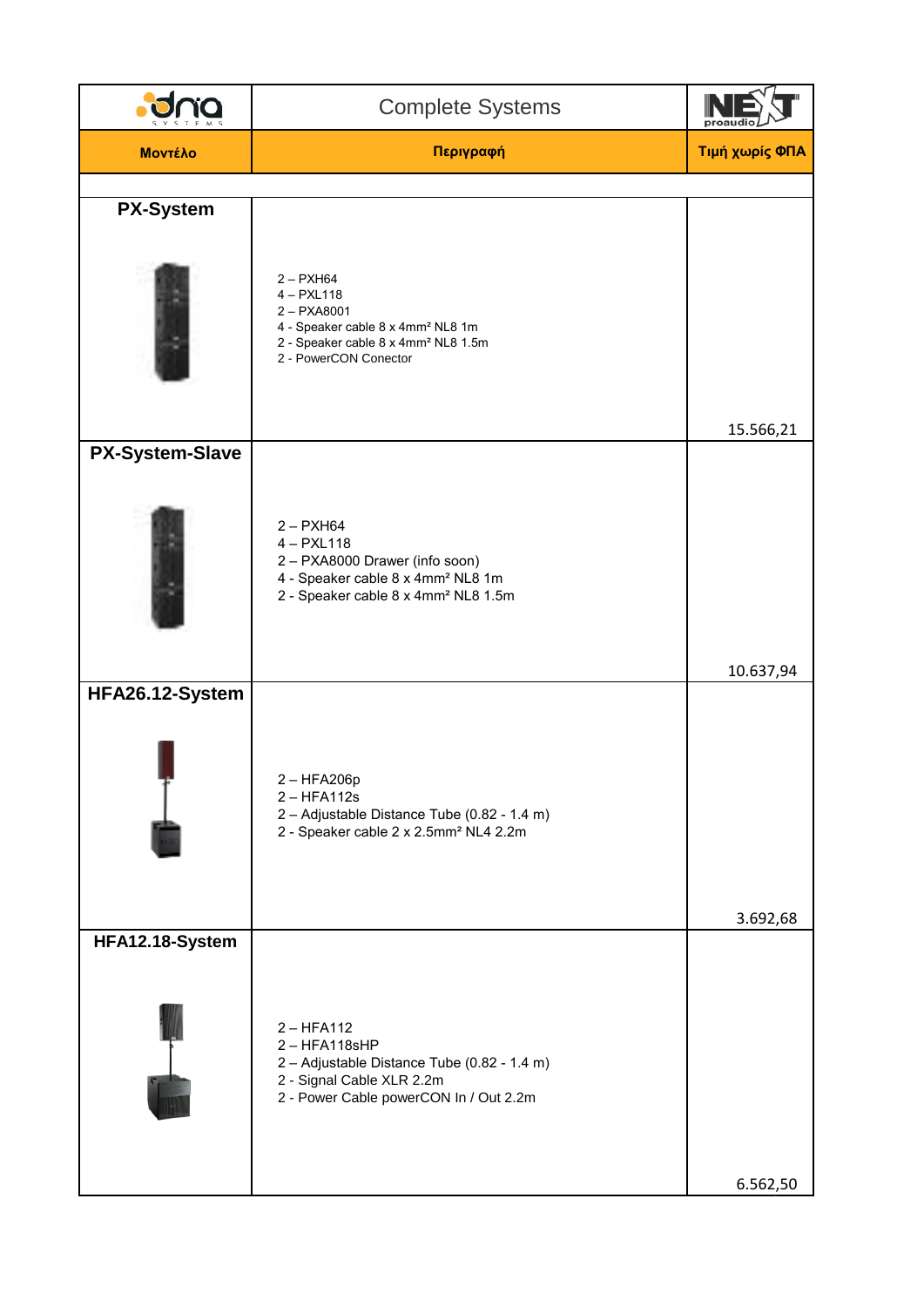|                   | <b>Complete Systems</b>                                                                                                                                                          | proaudi           |
|-------------------|----------------------------------------------------------------------------------------------------------------------------------------------------------------------------------|-------------------|
| <b>MOVTÉλΟ</b>    | Περιγραφή                                                                                                                                                                        | Τιμή χωρίς<br>ФПА |
|                   |                                                                                                                                                                                  |                   |
| HFA212.218-System | $2 - HFA212W$<br>4-HFA118sHP<br>4 - Signal Cable XLR 2.2m<br>4 - Power Cable powerCON In / Out 2.2m                                                                              | 11.070,97         |
| PFA12.18-System   | $2 - PFA12p$<br>$2 - PFA18s$<br>2 - Adjustable Distance Tube (0.82 - 1.4 m)<br>2 - Speaker cable 2 x 2.5mm <sup>2</sup> NL4 2.2m                                                 | 3.648,58          |
| MK3.10-System     | 2 - Matrix M3<br>2 - Kubix K10sA<br>2 - NEXT Speaker Pole Bracket for MATRIX<br>2 - Adjustable Distance Tube (0.82 - 1.4 m)<br>2 - Speaker cable 2 x 2.5mm <sup>2</sup> NL4 2.2m | 2.362,71          |
| MH8.15-System     | 2 - Matrix M8<br>$2 - HFA115s$<br>2 - NEXT Speaker Pole Bracket for MATRIX<br>2 - Adjustable Distance Tube (0.82 - 1.4 m)<br>2 - Speaker cable 2 x 2.5mm <sup>2</sup> NL4 2.2m   | 4.198,91          |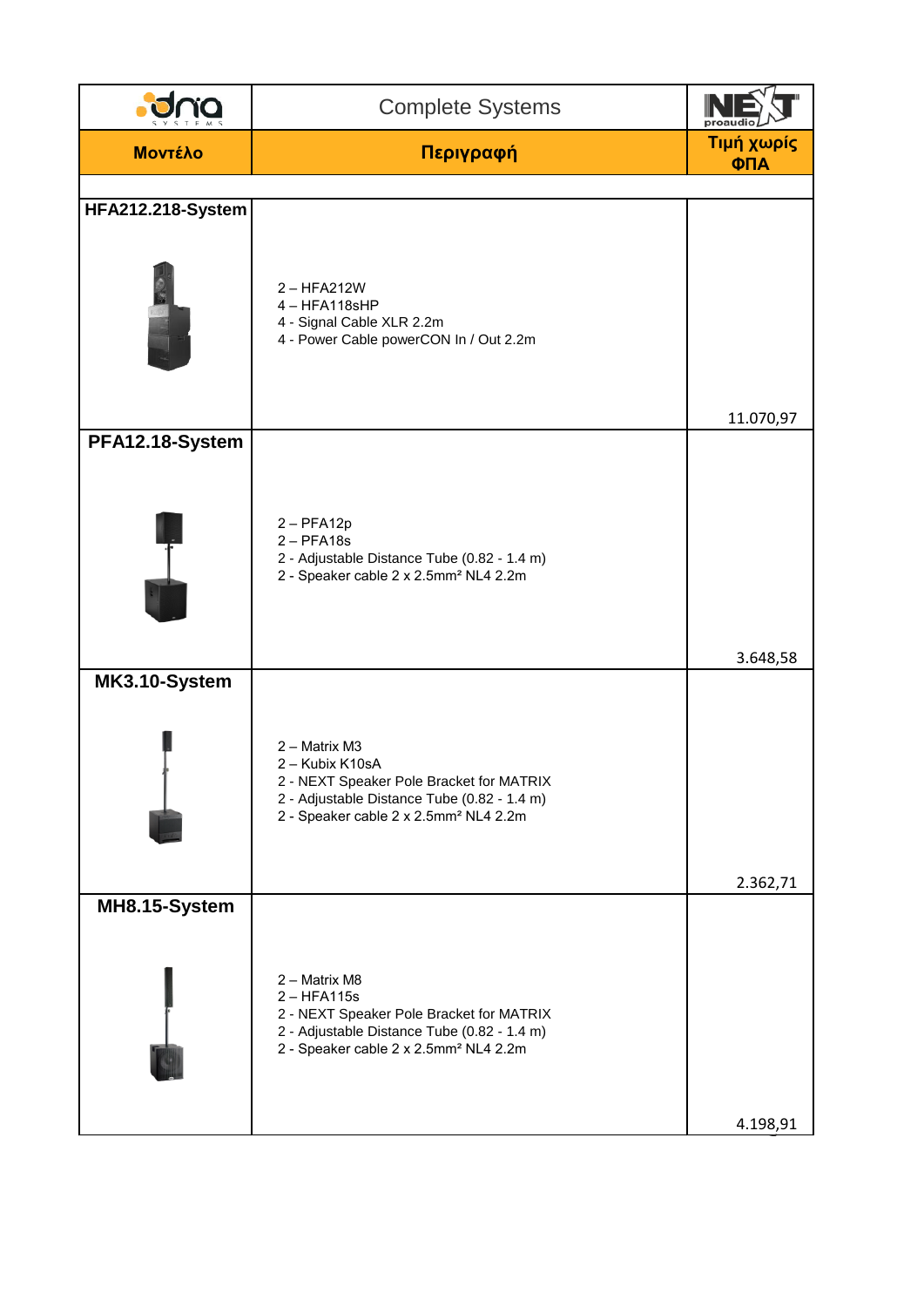|                        | <b>Passive Subwoofers</b>                                                                                                                                                                                                                                                                                                                                                                                                         | proau             |
|------------------------|-----------------------------------------------------------------------------------------------------------------------------------------------------------------------------------------------------------------------------------------------------------------------------------------------------------------------------------------------------------------------------------------------------------------------------------|-------------------|
| <b>Μοντέλο</b>         | Περιγραφή                                                                                                                                                                                                                                                                                                                                                                                                                         | Τιμή χωρίς<br>ФПА |
|                        |                                                                                                                                                                                                                                                                                                                                                                                                                                   |                   |
| <b>LAs118 v2</b>       | Speaker Type<br>Active Hybrid-Horn Subwoofer<br>Frequency Response (-6dB)<br>38Hz - 160Hz<br>Calculated Max. SPL (Cont/Peak)132.5dB/138.5dB (Half-space)<br>Crossover frequency/Type80Hz to 120Hz / 24dB/oct LR (recommended)<br>Dimensions (WxHxD)602 x 664 x 750mm (23.7 x 26.14 x 29.53in)<br>Net Weight<br>66kg (145.5lb)<br>Shipping Weight<br>68.5kg (151lb)                                                                | 1.671,27          |
| <b>LAs418</b>          | Speaker Type<br>Passive Very High Power Reflex Subwoofer<br>Frequency Response (-6dB)<br>28Hz - 250Hz<br>Low Frequency Extension (-10dB) 24HZ<br>Sensitivity (1W@1m)109dB (Half-space)<br>Crossover frequency/Type80Hz to 180Hz / 24dB/oct Linkwitz/Riley<br>(recommended)<br>Dimensions (WxHxD)1030 x 516 x 920mm (40.55 x 20.31 x 36.22in)<br>Net Weight<br>94kg (207.2lb)<br>Shipping Weight<br>98.8kg (217.8lb)               | 2.676,68          |
| <b>LAs418G</b>         | Speaker Type<br>Passive Very High Power Reflex Subwoofer, Ground Stack<br>Frequency Response (-6dB)<br>28Hz - 250Hz<br>Low Frequency Extension (-10dB) 24HZ<br>Sensitivity (1W@1m)109dB (Half-space)<br>Crossover frequency/Type80Hz to 180Hz / 24dB/oct Linkwitz/Riley<br>(recommended)<br>Dimensions (WxHxD)1030 x 516 x 920mm (40.55 x 20.31 x 36.22in)<br>Net Weight 90kg (198.4lb)<br>Shipping Weight 96.8kg (213.4lb)       | 2.676,68          |
| Xh18                   | Speaker Type<br>Passive Hybrid Horn Subwoofer<br>Frequency Response (-6dB)<br>38Hz - 160Hz<br>Low Frequency Extension (-10dB)<br>32Hz<br>Sensitivity (1W@1m)<br>105dB (Half-space)<br>Recommended High-Pass Filter34Hz, 18dB/oct Butterworth<br>Connectors<br>2 x Neutrik NL4 parallel wired<br>Dimensions (WxHxD)796 x 610 x 630mm (31.34 x 24.02 x 24.8in)<br>Net Weight<br>55.8kg (123lb)<br>Shipping Weight<br>58.5kg (129lb) | 1.215,31          |
| <b>PXL118</b><br>NEXX! | Speaker Type<br>Hybrid Horn-Loaded Bass Speaker<br>Frequency Response (-6dB)<br>42Hz - 180Hz<br>Low Frequency Extension (-10dB)<br>34Hz<br>Sensitivity (1W@1m)<br>104dB (Half-space)<br>Connectors<br>2 x Neutrik NL8 parallel wired<br>Dimensions (WxHxD)600 x 766 x 641mm (23.62 x 30.16 x 25.24in)<br>Net Weight<br>49.5kg (109.1lb)                                                                                           | 1.232,07          |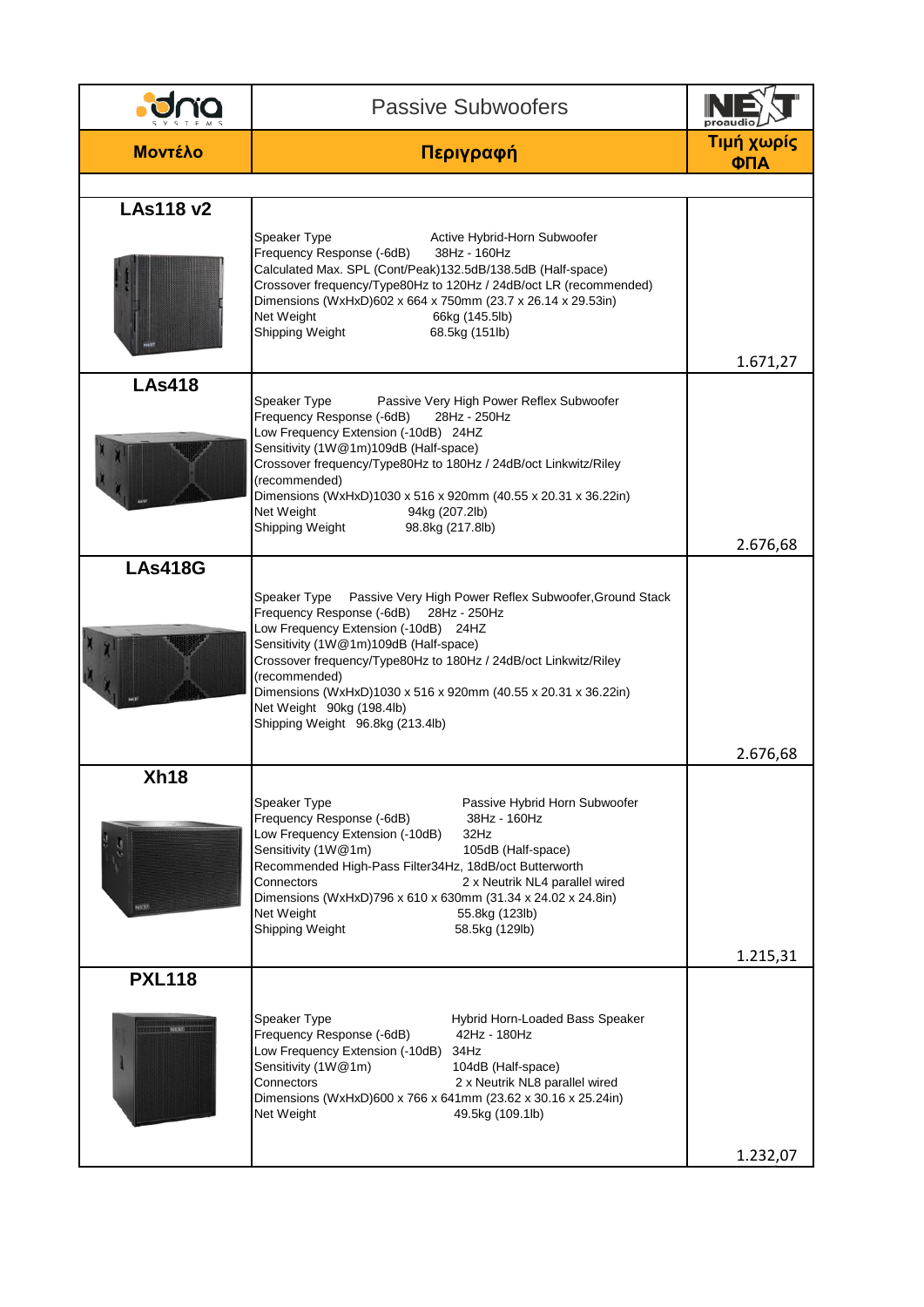|                              | <b>Passive Subwoofers</b>                                                                                                                                                                                                                                                                                              | proauc            |
|------------------------------|------------------------------------------------------------------------------------------------------------------------------------------------------------------------------------------------------------------------------------------------------------------------------------------------------------------------|-------------------|
| <b>MOVTÉλΟ</b>               | Περιγραφή                                                                                                                                                                                                                                                                                                              | Τιμή χωρίς<br>ФПА |
|                              |                                                                                                                                                                                                                                                                                                                        |                   |
| PFA18spHP                    |                                                                                                                                                                                                                                                                                                                        |                   |
|                              | Speaker Type<br>Passive Reflex Subwoofer<br>Frequency Response (-6dB) 36Hz - X-over<br>Low Frequency Extension (-10dB) 103dB (Half-Space)<br>Dimensions (WxHxD)525 x 703 x 735mm (20.67 x 27.68 x 28.94in)Net<br>Weight<br>44.8kg (98.8lb)                                                                             |                   |
|                              |                                                                                                                                                                                                                                                                                                                        | 1.009,82          |
| <b>K10s</b><br><b>INLEST</b> | Speaker Type<br>Passive Reflex Subwoofer<br>Frequency Response (-6dB)<br>44Hz - 500Hz<br>Low Frequency Extension (-10dB)<br>37Hz<br>Sensitivity (1W@1m)<br>99dB (Half-Space)<br>Recommended High-Pass Filter<br>34Hz<br>Dimensions (WxHxD)350 x 436 x 389mm (13.78 x 17.17 x 15.31in)<br>Net Weight<br>12.9kg (28.4lb) |                   |
|                              |                                                                                                                                                                                                                                                                                                                        | 560,03            |
| <b>K12s</b><br>改革机           | Speaker Type<br>Passive Reflex Subwoofer<br>Frequency Response (-6dB)<br>43Hz - 500Hz<br>Low Frequency Extension (-10dB)38Hz<br>Sensitivity (1W@1m)<br>101dB (Half-Space)<br>Dimensions (WxHxD)490 x 427 x 370mm (19.29 x 16.81 x 14.57in)<br>Net Weight<br>18.1kg (39.9lb)                                            |                   |
|                              |                                                                                                                                                                                                                                                                                                                        | 789,33            |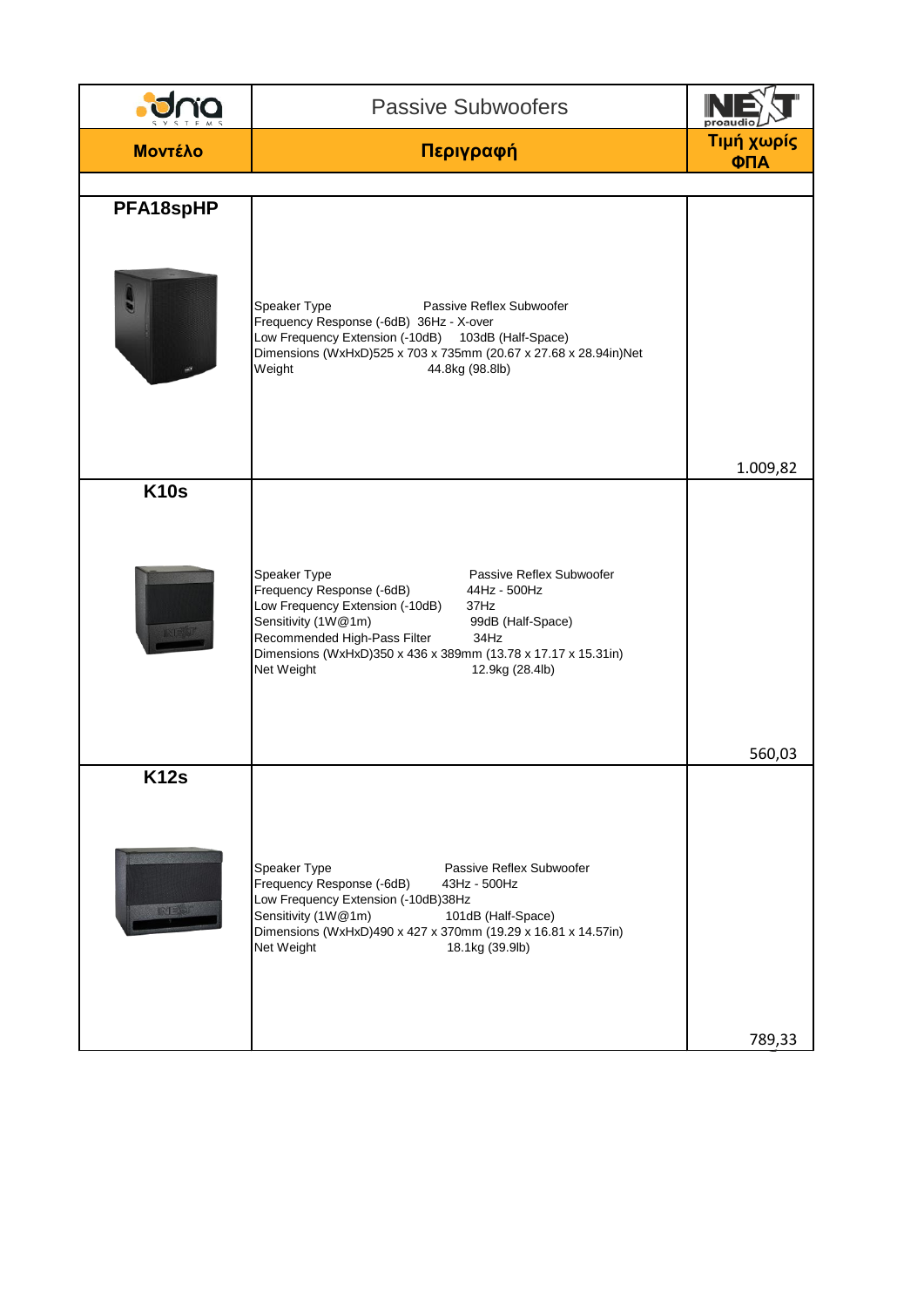|                | <b>Active Subwoofers</b>                                                                                                                                                                                                                                                                           | proaudi           |
|----------------|----------------------------------------------------------------------------------------------------------------------------------------------------------------------------------------------------------------------------------------------------------------------------------------------------|-------------------|
| <b>Μοντέλο</b> | Περιγραφή                                                                                                                                                                                                                                                                                          | Τιμή χωρίς<br>ФПА |
|                |                                                                                                                                                                                                                                                                                                    |                   |
| <b>LAs118A</b> | Speaker Type<br>Active Hybrid-Horn Subwoofer<br>Frequency Response (-6dB)<br>38Hz - 160Hz<br>Calculated Max. SPL (Cont/Peak) 132.5dB/138.5dB (Half-space)<br>Dimensions (WxHxD) 602 x 664 x 750mm (23.7 x 26.14 x 29.53in)<br>Net Weight<br>67.3kg (148.4lb)                                       |                   |
|                |                                                                                                                                                                                                                                                                                                    | 2.139,58          |
| <b>HFA112s</b> | Speaker Type<br>Active Band-Pass Subwoofer<br>Frequency Response (-6dB) 40Hz - X-over<br>Low Frequency Extension (-10dB) 34HZ<br>Total Output Power 1650Wrms<br>Dimensions (WxHxD) 349 x 512 x 550mm (13.74 x 20.16 x 21.65in)<br>Net Weight<br>25.2kg (55.6lb)<br>Shipping Weight 27.4kg (60.4lb) | 1.258,53          |
| HFA115sHP      |                                                                                                                                                                                                                                                                                                    |                   |
|                | <b>Active Reflex Subwoofer</b><br>Speaker Type<br>Frequency Response (-6dB) 32Hz - X-over<br>Calculated Max. SPL (Cont/Peak) 133.7dB/136.7dB (Half-space)<br>Dimensions (WxHxD) 448 x 556 x 511mm (17.64 x 21.89 x 20.12in)<br>Net Weight 37.1kg (81.8lb)                                          | 1.545,16          |
| <b>HFA115s</b> |                                                                                                                                                                                                                                                                                                    |                   |
|                | Speaker Type<br><b>Active Reflex Subwoofer</b><br>Frequency Response (-6dB) 32Hz - X-over<br>Calculated Max. SPL (Cont/Peak)<br>130.7dB/136.7dB (Half-space)<br>Dimensions (WxHxD)448 x 556 x 511mm (17.64 x 21.89 x 20.12in)<br>Net Weight37.1kg (81.8lb)                                         |                   |
|                |                                                                                                                                                                                                                                                                                                    | 1.523,99          |
| HFA118sHP      | Speaker Type<br>Active Hybrid-Horn Subwoofer<br>Frequency Response (-6dB)<br>38Hz - X-over<br>Calculated Max. SPL (Cont/Peak) 135dB/141dB (Half-space)<br>Dimensions (WxHxD)602 x 662 x 746mm (23.7 x 26.06 x 29.37in)<br>Net Weight<br>57.4kg (126.5lb)<br>Shipping Weight 60.3kg (132.9lb)       | 1.887,35          |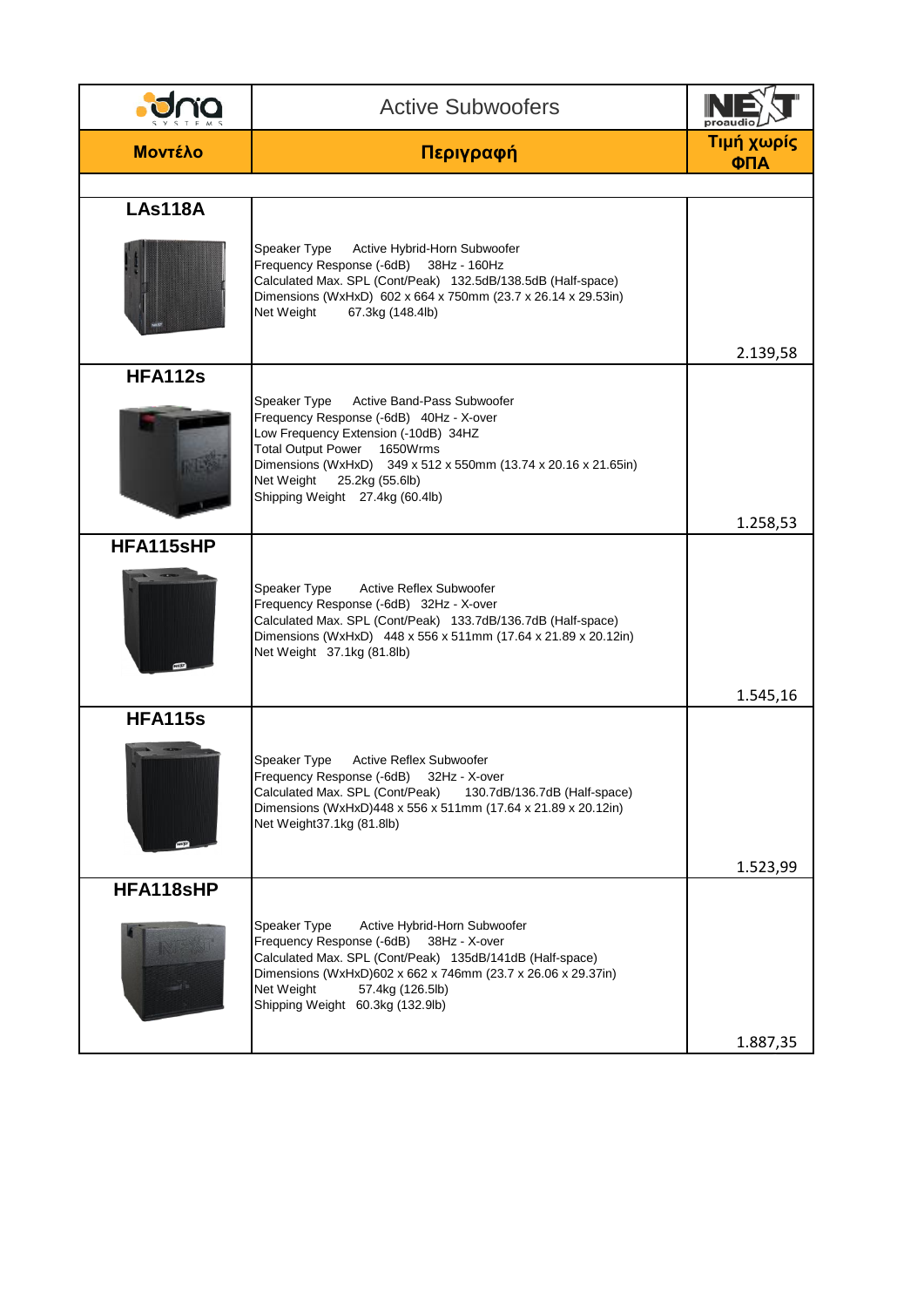|                             | <b>Active Subwoofers</b>                                                                                                                                                                                                                                                                           | proaud            |
|-----------------------------|----------------------------------------------------------------------------------------------------------------------------------------------------------------------------------------------------------------------------------------------------------------------------------------------------|-------------------|
| <b>Μοντέλο</b>              | Περιγραφή                                                                                                                                                                                                                                                                                          | Τιμή χωρίς<br>ΦΠΑ |
|                             |                                                                                                                                                                                                                                                                                                    |                   |
| PFA <sub>18s</sub>          | Speaker Type<br><b>Active Reflex Subwoofer</b><br>Frequency Response (-6dB)<br>38Hz - X-over<br>Calculated Max. SPL (Cont/Peak) 133dB/139dB (Half-space)<br>Dimensions (WxHxD)525 x 703 x 735mm (20.67 x 27.68 x 28.94in)<br>Net Weight<br>47.1kg (103.8lb)<br>Shipping Weight 50.7kg (111.8lb)    | 1.269,99          |
| PFA18sHP                    |                                                                                                                                                                                                                                                                                                    |                   |
|                             | Speaker Type<br><b>Active Reflex Subwoofer</b><br>Frequency Response (-6dB)<br>36Hz - X-over<br>Calculated Max. SPL (Cont/Peak) 136dB/142dB (Half-space)<br>Dimensions (WxHxD)525 x 703 x 735mm (20.67 x 27.68 x 28.94in)<br>Net Weight 47.9kg (105.6lb)                                           |                   |
|                             |                                                                                                                                                                                                                                                                                                    | 1.574,26          |
| K <sub>10s</sub> A<br>INESU | Speaker Type Active Reflex Subwoofer<br>Frequency Response (-6dB) 44Hz - X-over<br>Low Frequency Extension (-10dB) 37Hz<br>Calculated Max. SPL (Cont/Peak) 125dB/128dB (Half-Space)<br>Dimensions (WxHxD)350 x 436 x 389mm (13.78 x 17.17 x 15.31in)<br>Net Weight<br>15.9kg (35.1lb)              | 789,33            |
| K <sub>12s</sub> A          |                                                                                                                                                                                                                                                                                                    |                   |
| <b>ENTERED</b>              | Speaker Type Active Reflex Subwoofer<br>Frequency Response (-6dB) 43Hz - X-over<br>Low Frequency Extension (-10dB) 38Hz<br>Calculated Max. SPL (Cont/Peak) 131.5dB/134.5dB (Half-Space)<br>Dimensions (WxHxD)490 x 427 x 370mm (19.29 x 16.81 x 14.57in)<br>Net Weight22kg (48.5lb)                |                   |
|                             |                                                                                                                                                                                                                                                                                                    | 1.274,40          |
| <b>LAs418A</b>              | Speaker Type<br>Active High Power Reflex Subwoofer<br>Frequency Response (-6dB)<br>28Hz - 250Hz<br>Low Frequency Extension (-10dB) 24Hz<br>Calculated Max. SPL (Cont/Peak) 140dB/143dB (Half-space)<br>Dimensions (WxHxD)1030 x 516 x 920mm (40.55 x 20.31 x 36.22in)<br>Net Weight 89kg (196.2lb) | 3.708,55          |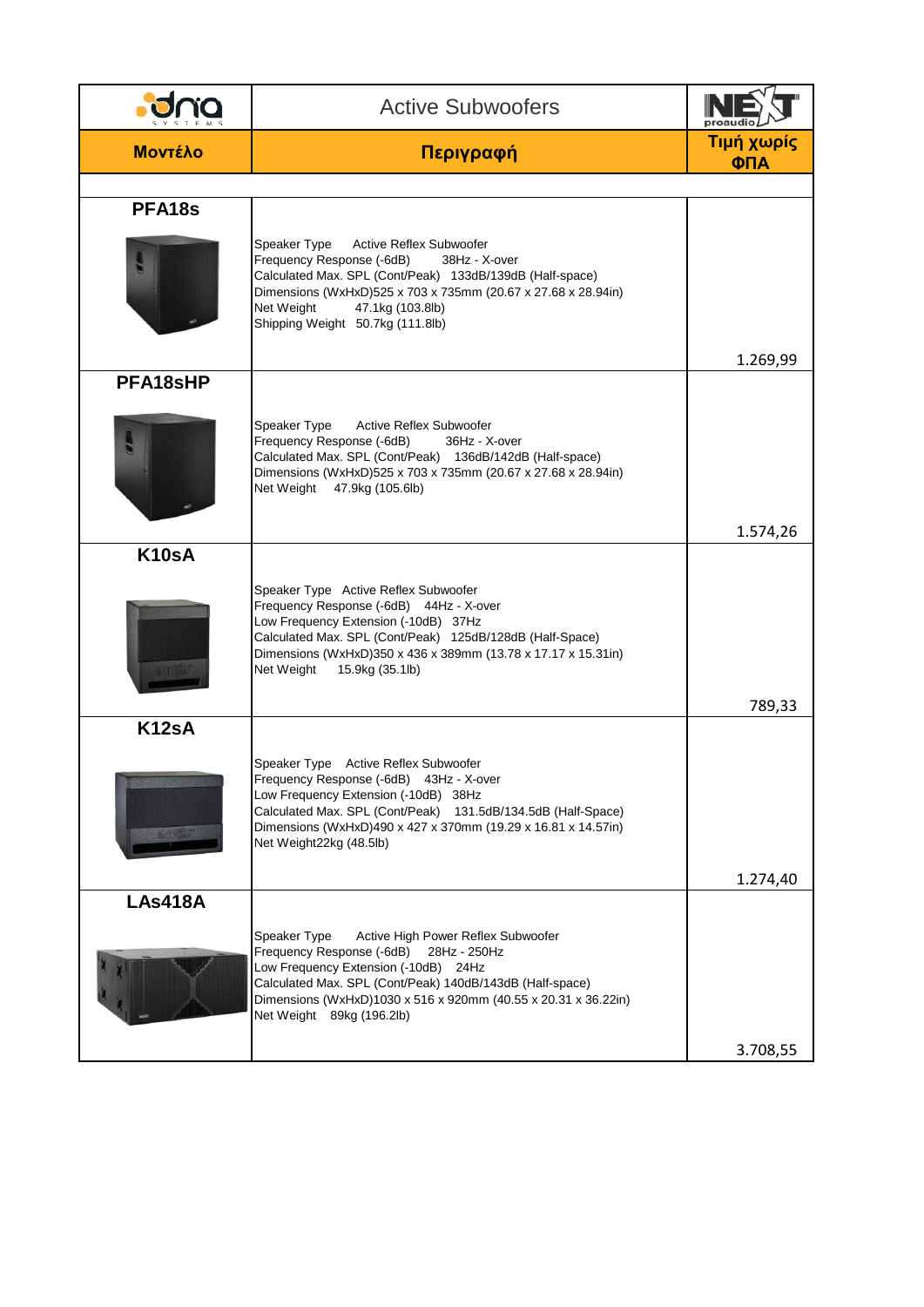|                | <b>Stage Monitors</b>                                                                                                                                                                                                                                                                                                                                                                       | proaud            |
|----------------|---------------------------------------------------------------------------------------------------------------------------------------------------------------------------------------------------------------------------------------------------------------------------------------------------------------------------------------------------------------------------------------------|-------------------|
| <b>MOVTÉλΟ</b> | Περιγραφή                                                                                                                                                                                                                                                                                                                                                                                   | Τιμή χωρίς<br>ΦΠΑ |
|                |                                                                                                                                                                                                                                                                                                                                                                                             |                   |
| LAm112x        |                                                                                                                                                                                                                                                                                                                                                                                             |                   |
| a Si           | Speaker Type Bass Reflex Coaxial Full-Range Monitor<br>Frequency Response (-6dB) 68Hz - 18kHz<br>Low Frequency Extension (-10dB) 59Hz<br>Sensitivity (1W@1m) FR 104dB (Half-Space)<br>Crossover frequency/Type 1250Hz/asymetrical (internal) or<br>1250Hz/24dB/oct Linkwitz/Riley (external)<br>Dimensions (WxHxD)518 x 351 x 478mm (20.39 x 13.82 x 18.82in)<br>Net Weight 16.7kg (36.8lb) | 1.262,94          |
| LAm114xA       |                                                                                                                                                                                                                                                                                                                                                                                             |                   |
|                | Speaker Type<br><b>Active Coaxial Stage Monitor</b><br>Frequency Response (-6dB) 58Hz - 19.000Hz<br>Calculated Max. SPL (Cont/Peak) 135dB/141dB (Half-space)<br>Coverage Angle -6dB (HxV)80° Conical<br>Dimensions (WxHxD)564 x 390 x 475mm (22.2 x 15.35 x 18.7in)<br>Net Weight 25kg (55.1lb)                                                                                             |                   |
|                |                                                                                                                                                                                                                                                                                                                                                                                             | 1.750,65          |
| <b>LAm115</b>  | Speaker Type<br>Full-Range/Bi-Amp Tailored Dispersion Stage Monitor<br>Frequency Response (-6dB) 58Hz - 18.000Hz<br>Low Frequency Extension (-10dB) 52Hz<br>Sensitivity (1W@1m) FR 102dB (Half-Space)<br>Dimensions (WxHxD)746 x 385 x 532mm (29.37 x 15.16 x 20.94in)<br>Net Weight<br>30.8kg (67.9lb)<br>Shipping Weight 33.3kg (73.4lb)                                                  |                   |
|                |                                                                                                                                                                                                                                                                                                                                                                                             | 1.673,92          |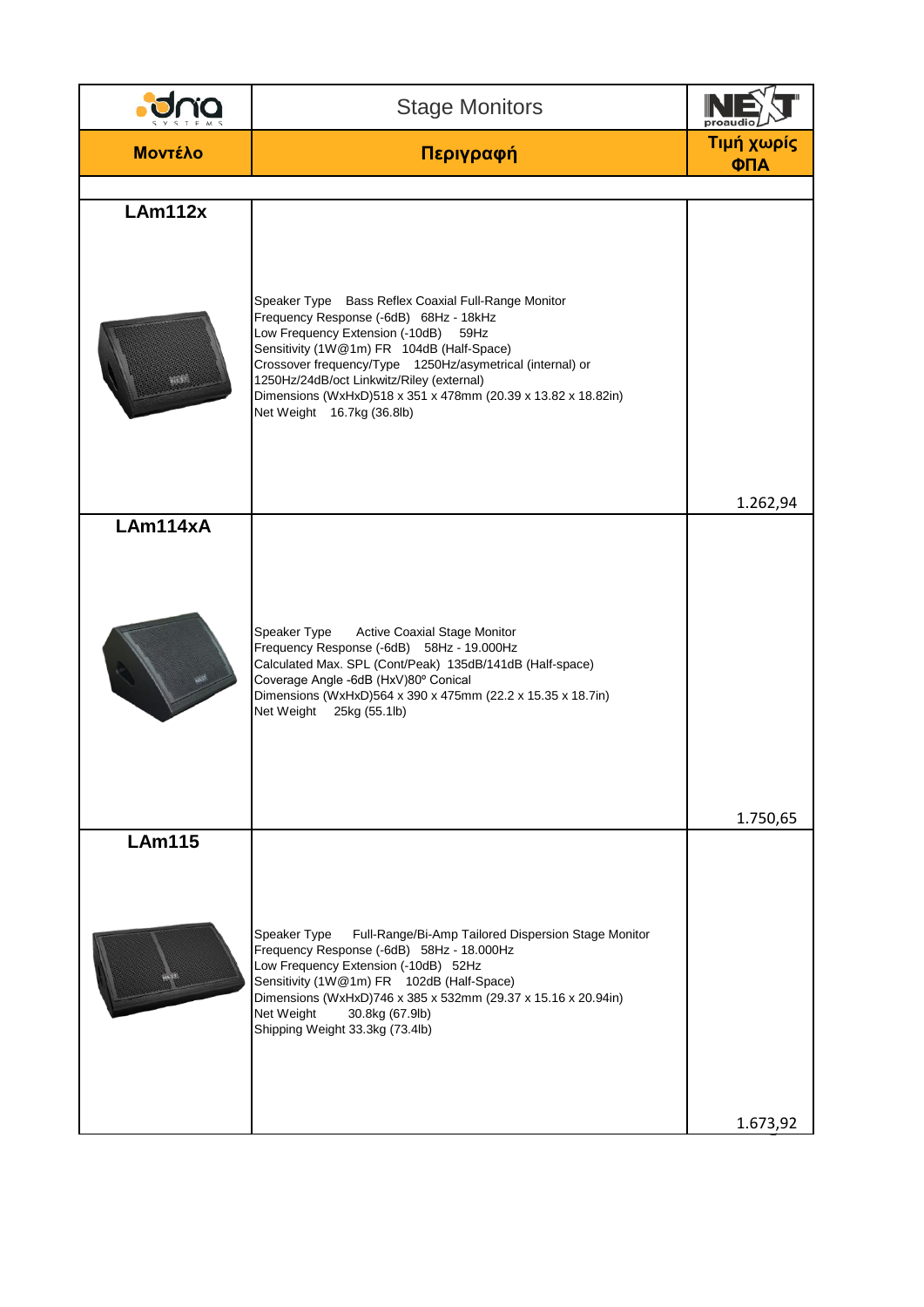|                | <b>Passive Speakers</b>                                                                                                                                                                                                                                                                                                                                                                       | proaudi           |
|----------------|-----------------------------------------------------------------------------------------------------------------------------------------------------------------------------------------------------------------------------------------------------------------------------------------------------------------------------------------------------------------------------------------------|-------------------|
| <b>Μοντέλο</b> | Περιγραφή                                                                                                                                                                                                                                                                                                                                                                                     | Τιμή χωρίς<br>ФПА |
| HFA106p        | Speaker Type Passive Two-way Speaker<br>Frequency Response (-6dB) 82Hz - 18.000Hz<br>Sensitivity (1W@1m)92dB (Full-Space)<br>Calculated Max. SPL (Cont/Peak)118dB/124dB (Full-Space)<br>Dimensions (WxHxD)219 x 450 x 259mm (8.62 x 17.72 x 10.2in)<br>Net Weight<br>12.7kg (28lb)                                                                                                            | 451,55            |
| HFA206p        | Speaker Type Passive Two-way Vertical Array<br>Frequency Response (-6dB) 80Hz - 18.000Hz<br>Sensitivity (1W@1m) 95dB (Full-Space)<br>Calculated Max. SPL (Cont/Peak)<br>121dB/127dB (Full-Space)<br>Dimensions (WxHxD) 219 x 625 x 259mm (8.62 x 24.61 x 10.2in)<br>Net Weight<br>14.4kg (31.7lb)<br>Shipping Weight 15.6kg (34.4lb)                                                          | 562,68            |
| <b>X8</b>      | Speaker Type Passive High Performance Full-Range Speaker/Monitor<br>Frequency Response (-6dB )72Hz - 20.000Hz<br>Low Frequency Extension (-10dB) 64Hz<br>Sensitivity (1W@1m) 94dB (Full-Space)<br>Fittings16 x M6 threaded inserts, 1 x 35mm pole mount socket<br>Dimensions (WxHxD)254 x 451 x 238mm (10 x 17.76 x 9.37in)<br>Net Weight<br>8.9kg (19.6lb)<br>Shipping Weight 9.9kg (21.8lb) | 674,68            |
| <b>X12</b>     | Speaker Type<br>Passive High Performance Full-Range Speaker/Monitor<br>Frequency Response (-6dB)<br>57Hz - 20.000Hz<br>Low Frequency Extension (-10dB)<br>50Hz<br>Sensitivity (1W@1m) 99dB (Full-Space)<br>Dimensions (WxHxD)422 x 657 x 361mm (16.61 x 25.87 x 14.21in)<br>Net Weight<br>23.6kg (52lb)<br>Shipping Weight 25.8kg (56.9lb)                                                    | 881,06            |
| X15            | Speaker Type Passive High Performance Full-Range Speaker/Monitor<br>Frequency Response (-6dB) 53Hz - 18.000Hz<br>Low Frequency Extension (-10dB) 48Hz<br>Sensitivity (1W@1m)100dB (Full-Space)<br>Dimensions (WxHxD)460 x 732 x 404mm (18.11 x 28.82 x 15.91in)<br>Net Weight<br>31.4kg (69.2lb)<br>Shipping Weight<br>33.6kg (74.1lb)                                                        | 1.057,44          |
| X212           | Speaker Type<br>Passive High Performance Full-Range Speaker<br>Frequency Response (-6dB)<br>52Hz - 20.000Hz<br>Low Frequency Extension (-10dB )48Hz<br>Sensitivity (1W@1m)102dB (Full-Space)<br>Dimensions (WxHxD)424 x 996 x 361mm (16.69 x 39.21 x 14.21in)<br>Net Weight<br>40.2kg (88.6lb)                                                                                                | 1.421,68          |
| <b>PXH64</b>   | Speaker Type<br>Coaxial Horn-Loaded Mid/High Speaker<br>Frequency Response (-6dB) 136Hz - 18000Hz<br>Low Frequency Extension (-10dB) 130Hz<br>Sensitivity (1W@1m) MF103dB (Full-Space)<br>Dimensions (WxHxD)616 x 612 x 641mm (24.25 x 24.09 x 25.24in)<br>Net Weight 43.3kg (95.5lb)                                                                                                         | 2.112,24          |
| <b>PXH95</b>   | Speaker Type Coaxial Horn-Loaded Mid/High Speaker<br>Frequency Response (-6dB) 136Hz - 18000Hz<br>Low Frequency Extension (-10dB)130Hz<br>Sensitivity (1W@1m) MF103dB (Full-Space)<br>Dimensions (WxHxD)616 x 612 x 641mm (24.25 x 24.09 x 25.24in)<br>Net Weight 43.3kg (95.5lb)                                                                                                             | 2.112,24          |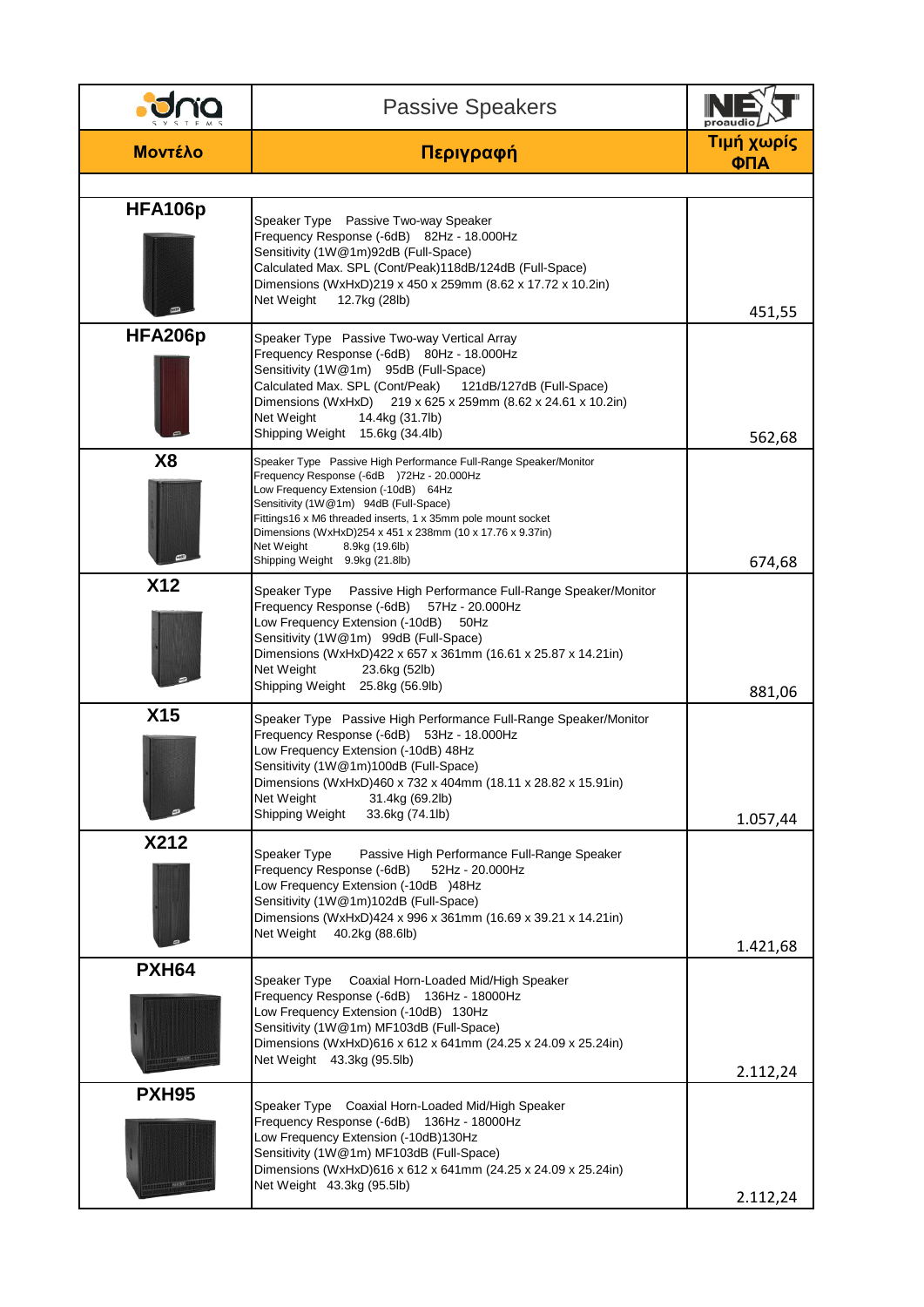|                    | <b>Passive Speakers</b>                                                                                                                                                                                                                                                                                                         | proaud            |
|--------------------|---------------------------------------------------------------------------------------------------------------------------------------------------------------------------------------------------------------------------------------------------------------------------------------------------------------------------------|-------------------|
| <b>Μοντέλο</b>     | Περιγραφή                                                                                                                                                                                                                                                                                                                       | Τιμή χωρίς<br>ФПА |
|                    |                                                                                                                                                                                                                                                                                                                                 |                   |
| PFA8p              | Speaker Type Passive Two-way Speaker<br>Frequency Response (-6dB) 60Hz - 18.000Hz<br>Sensitivity (1W@1m)93.5dB (Full-Space)<br>Calculated Max. SPL (Cont/Peak)118dB/124dB (Full-Space)<br>Dimensions (WxHxD)254 x 415 x 301mm (10 x 16.34 x 11.85in)<br>Net Weight 10.2kg (22.5lb)                                              | 501,82            |
| PFA12p             | Speaker Type Passive Two-Way Speaker/Monitor<br>Frequency Response (-6dB) 58Hz - 18.000Hz<br>Sensitivity (1W@1m)96dB (Full-Space)<br>Calculated Max. SPL (Cont/Peak)123dB/129dB (Full-Space)<br>Dimensions (WxHxD)356 x 554 x 410mm (14.02 x 21.81 x 16.14in)<br>Net Weight 19.6kg (43.2lb)<br>Shipping Weight 21.5kg (47.4lb)  | 528,28            |
| PFA <sub>15p</sub> | Speaker Type Passive Two-Way Speaker/Monitor<br>Frequency Response (-6dB) 54Hz - 18.000Hz<br>Sensitivity (1W@1m) 99dB (Full-Space)<br>Calculated Max. SPL (Cont/Peak) 126dB/132dB (Full-Space)<br>Dimensions (WxHxD) 431 x 654 x 440mm (16.97 x 25.75 x 17.32in)<br>Net Weight 24.5kg (54lb)<br>Shipping Weight 27.1kg (59.7lb) | 616,47            |
| K <sub>5</sub>     | Speaker Type Passive Coaxial Reflex Speaker<br>Frequency Response (-6dB) 112Hz - 18.000Hz<br>Low Frequency Extension (-10dB) 70Hz<br>Sensitivity (1W@1m)91dB (Full-Space)<br>Dimensions (WxHxD)170 x 170 x 187mm (6.69 x 6.69 x 7.36in)<br>Net Weight 3.3kg (7.3lb)                                                             | 420,68            |
| $K5+$              | Passive Coaxial Reflex Speaker<br>Speaker Type<br>Frequency Response (-6dB) 150Hz - 18.000Hz<br>Low Frequency Extension (-10dB) 100Hz<br>Sensitivity (1W@1m) 93dB (Full-Space)<br>Dimensions (WxHxD)170 x 170 x 187mm (6.69 x 6.69 x 7.36in)<br>Net Weight 3.3kg (7.3lb)                                                        | 420,68            |
| K <sub>8</sub>     | Speaker Type Passive Coaxial Reflex Speaker<br>Frequency Response (-6dB) 67Hz - 18.000Hz<br>Low Frequency Extension (-10dB) 59Hz<br>Sensitivity (1W@1m) 96dB (Full-Space)<br>Dimensions (WxHxD)395 x 264 x 281mm (15.55 x 10.39 x 11.06in)<br>Net Weight 10.8kg (23.8lb)                                                        | 683,50            |
| K <sub>12</sub>    | Speaker Type Passive Coaxial Reflex Speaker<br>Frequency Response (-6dB) 53Hz - 18.000Hz<br>Low Frequency Extension (-10dB) 44Hz<br>Sensitivity (1W@1m)98dB (Full-Space)<br>Dimensions (WxHxD)448 x 354 x 361mm (17.64 x 13.94 x 14.21in)<br>Net Weight 15.6kg (34.4lb)                                                         | 815,79            |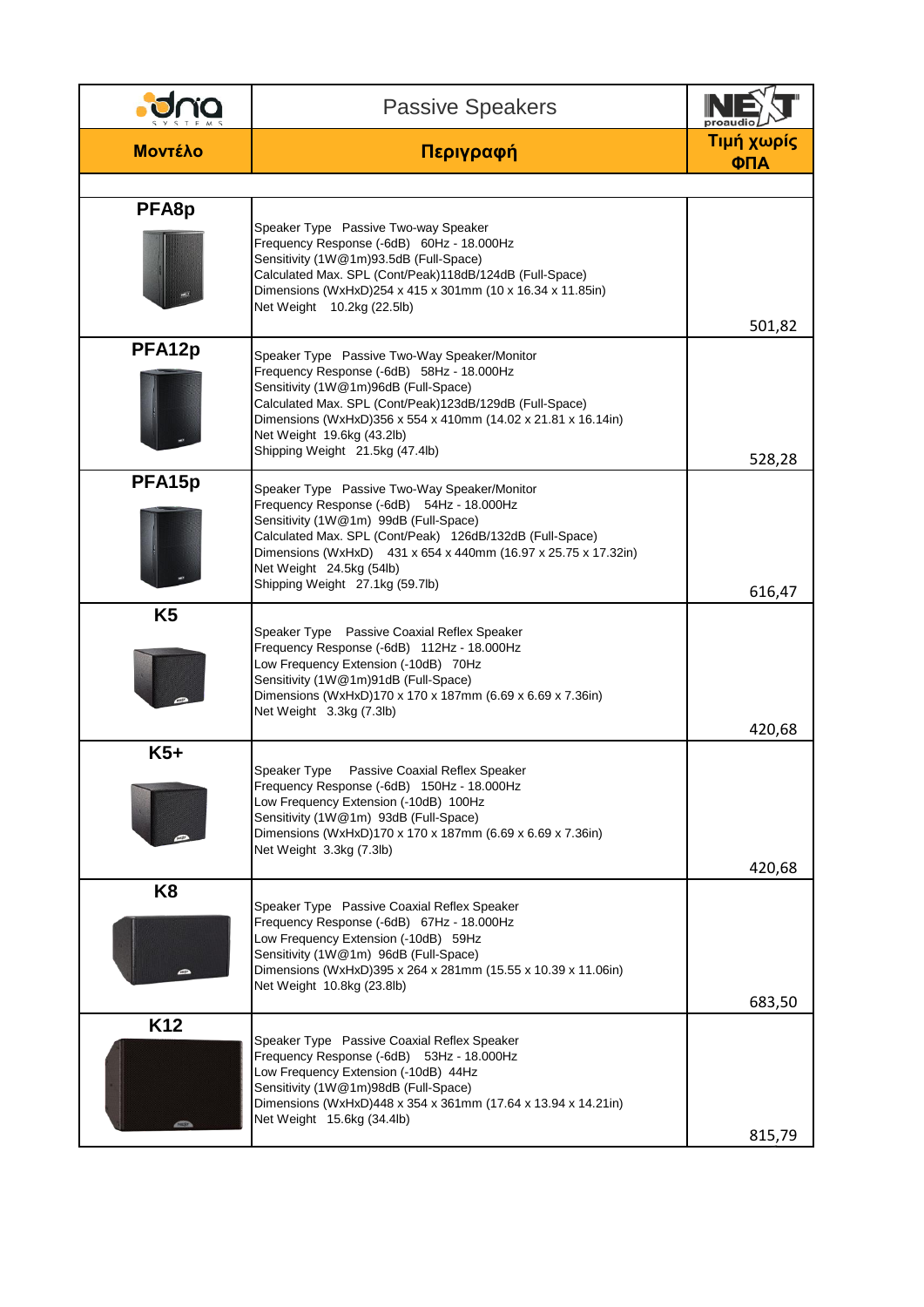|                | <b>Active Speakers</b>                                                                                                                                                                                                                                                                                                                                 | proaud            |
|----------------|--------------------------------------------------------------------------------------------------------------------------------------------------------------------------------------------------------------------------------------------------------------------------------------------------------------------------------------------------------|-------------------|
| <b>Μοντέλο</b> | Περιγραφή                                                                                                                                                                                                                                                                                                                                              | Τιμή χωρίς<br>ФПА |
|                |                                                                                                                                                                                                                                                                                                                                                        |                   |
| <b>HFA206</b>  | Speaker Type Active Two-Way Vertical Array<br>Frequency Response (-6dB) 80Hz - 19.000Hz<br>Calculated Max. SPL (Cont/Peak)121dB/127dB (Full-Space)<br>Amplifier Technology2 channel switched mode class AB with DSP<br>Dimensions (WxHxD)219 x 625 x 259mm (8.62 x 24.61 x 10.2in)<br>Net Weight<br>15.7kg (34.6lb)<br>Shipping Weight 16.9kg (37.3lb) | 725,84            |
| <b>HFA108</b>  |                                                                                                                                                                                                                                                                                                                                                        |                   |
|                | Speaker Type Active Two-way Speaker<br>Frequency Response (-6dB) 68Hz - 19.000Hz<br>Calculated Max. SPL (Cont/Peak)122dB/128dB (Full-Space)<br>Dimensions (WxHxD)244 x 451 x 288mm (9.61 x 17.76 x 11.34in)<br>Net Weight 11.9kg (26.2lb)<br>Shipping Weight 13.4kg (29.5lb)                                                                           |                   |
|                |                                                                                                                                                                                                                                                                                                                                                        | 771,70            |
| <b>HFA112</b>  | Speaker Type Active High Power 2-Way Speaker<br>Frequency Response (-6dB) 55Hz - 19.000Hz<br>Low Frequency Extension (-10dB) 46Hz<br>Calculated Max. SPL (Cont/Peak) 127dB/133dB (Full-Space)<br>Dimensions (WxHxD)365 x 635 x 378mm (14.37 x 25 x 14.88in)<br>Net Weight 25kg (55.1lb)<br>Shipping Weight 27kg (59.5lb)                               | 1.371,41          |
| <b>HFA115</b>  |                                                                                                                                                                                                                                                                                                                                                        |                   |
|                | Speaker Type Active High Power 2-Way Speaker<br>Frequency Response (-6dB) 47Hz - 18.000Hz<br>Calculated Max. SPL (Cont/Peak) 127.5dB/133.5dB (Full-Space)<br>Dimensions (WxHxD)437 x 703 x 430mm (17.2 x 27.68 x 16.93in)<br>Net Weight 28kg (61.7lb)<br>Shipping Weight 30.8kg (67.9lb)                                                               |                   |
|                |                                                                                                                                                                                                                                                                                                                                                        | 1.496,65          |
| <b>HFA212</b>  | Speaker Type Active High Power 2.5-Way Speaker<br>Frequency Response (-6dB) 45Hz - 18.000Hz<br>Calculated Max. SPL (Cont/Peak) 130.5dB/136.5dB (Full-Space)<br>Dimensions (WxHxD)365 x 938 x 378mm (14.37 x 36.93 x 14.88in)<br>Net Weight 33kg (72.8lb)<br>Shipping Weight 35.7kg (78.7lb)                                                            | 1.762,99          |
| <b>HFA212W</b> |                                                                                                                                                                                                                                                                                                                                                        |                   |
|                | Active High Power 2.5-Way Wide Speaker<br>Speaker Type<br>Frequency Response (-6dB) 45Hz - 18.000Hz<br>Calculated Max. SPL (Cont/Peak) 130.5dB/136.5dB (Full-space)<br>Dimensions (WxHxD)365 x 938 x 378mm (14.37 x 36.93 x 14.88in)<br>Net Weight 33kg (72.8lb)<br>Shipping Weight 35.7kg (78.7lb)                                                    | 1.762,99          |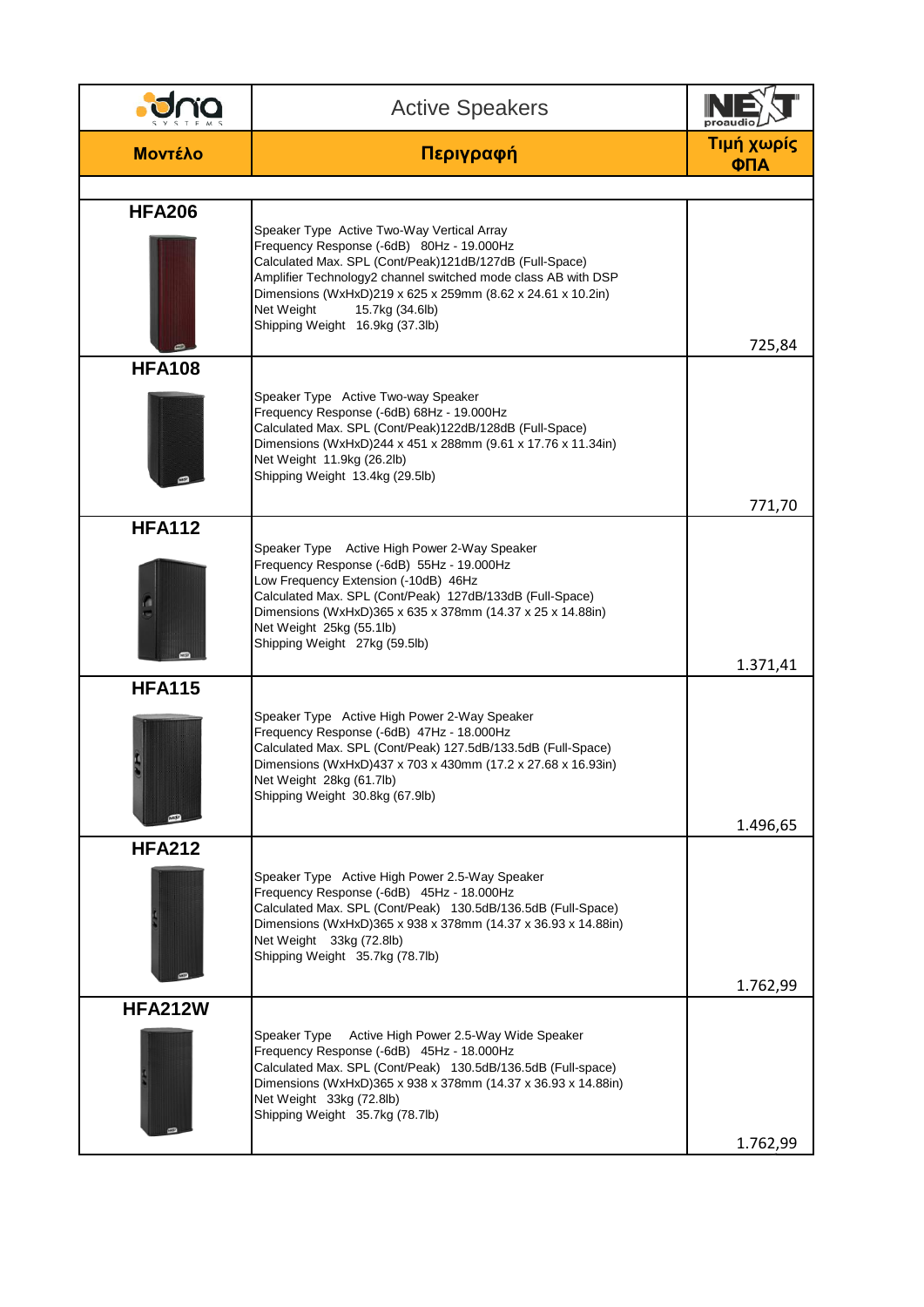|                | <b>Active Speakers</b>                                                                                                                                                                                                                                                                    | proaud            |
|----------------|-------------------------------------------------------------------------------------------------------------------------------------------------------------------------------------------------------------------------------------------------------------------------------------------|-------------------|
| <b>Μοντέλο</b> | Περιγραφή                                                                                                                                                                                                                                                                                 | Τιμή χωρίς<br>ФПА |
|                |                                                                                                                                                                                                                                                                                           |                   |
| PFA8           | Speaker Type Active Two-way Speaker<br>Frequency Response (-6dB) 60Hz - 18.000Hz<br>Calculated Max. SPL (Cont/Peak) 118dB/124dB (Full-Space)<br>Dimensions (WxHxD)254 x 415 x 301mm (10 x 16.34 x 11.85in)<br>Net Weight 11.8kg (26lb)                                                    | 669,39            |
| <b>PFA12</b>   |                                                                                                                                                                                                                                                                                           |                   |
|                | Speaker Type Active Two-Way Speaker/Monitor<br>Frequency Response (-6dB) 58Hz - 18.000Hz<br>Calculated Max. SPL (Cont/Peak)122dB/128dB (Full-Space)<br>Dimensions (WxHxD)356 x 554 x 410mm (14.02 x 21.81 x 16.14in)<br>Net Weight 20.6kg (45.4lb)<br>Shipping Weight 22.8kg (50.3lb)     |                   |
|                |                                                                                                                                                                                                                                                                                           | 704,67            |
| <b>PFA15</b>   | Speaker Type Active Two-Way Speaker/Monitor<br>Frequency Response (-6dB) 54Hz - 18.000Hz<br>Calculated Max. SPL (Cont/Peak)126dB/132dB (Full-Space)<br>Dimensions (WxHxD)431 x 654 x 440mm (16.97 x 25.75 x 17.32in)<br>Net Weight 25.7kg (56.7lb)<br>Shipping Weight 28.5kg (62.8lb)     | 792,86            |
| K8A            |                                                                                                                                                                                                                                                                                           |                   |
|                | Speaker Type Active Coaxial Reflex Speaker<br>Frequency Response (-6dB) 67Hz - 18.000Hz<br>Low Frequency Extension (-10dB) 59Hz<br>Calculated Max. SPL (Cont/Peak)122dB/125dB (Full-Space)<br>Dimensions (WxHxD)395 x 264 x 281mm (15.55 x 10.39 x 11.06in)<br>Net Weight 12.2kg (26.9lb) |                   |
| <b>K12A</b>    |                                                                                                                                                                                                                                                                                           | 859,89            |
|                | Speaker Type Active Coaxial Reflex Speaker<br>Frequency Response (-6dB) 53Hz - 18.000Hz<br>Low Frequency Extension (-10dB) 44Hz<br>Calculated Max. SPL (Cont/Peak)124dB/127dB (Full-Space)<br>Dimensions (WxHxD)448 x 354 x 361mm (17.64 x 13.94 x 14.21in)<br>Net Weight 17.2kg (37.9lb) | 992,18            |